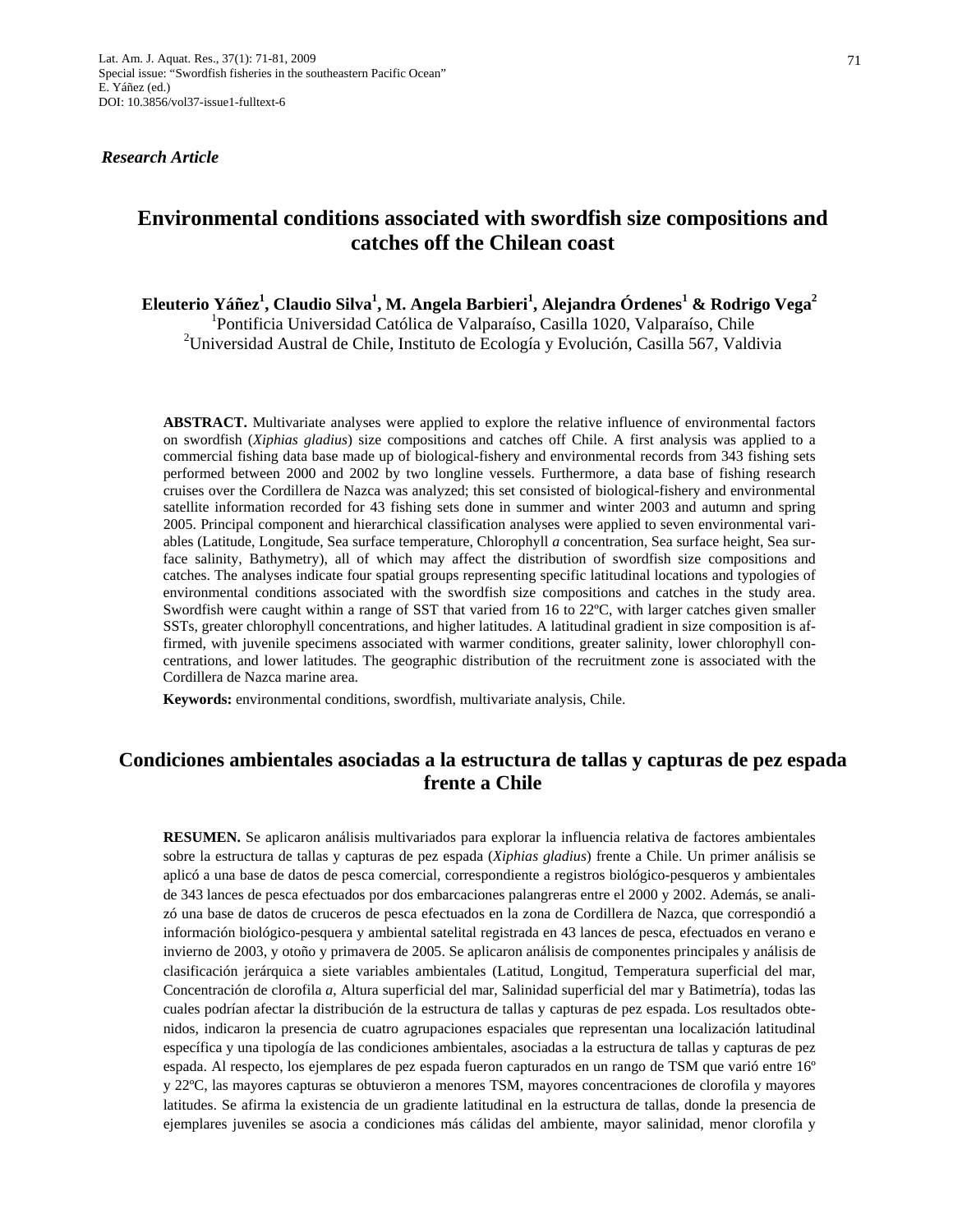menores latitudes. Se señala además, que la distribución geográfica de la zona de reclutamiento de pez espada, está asociada al área marina de la Cordillera de Nazca.

**Palabras clave:** condiciones ambientales, pez espada, análisis multivariado, Chile.

Corresponding author: Eleuterio Yáñez (eyanez@ucv.cl)

\_\_\_\_\_\_\_\_\_\_\_\_\_\_\_\_\_

#### **INTRODUCTION**

The effects of the environment (temperature, salinity, chlorophyll concentration, turbidity, marine currents and prey abundance) affect the success of the catches and the distribution of highly migratory marine resources such as swordfish (*Xiphias gladius*) and tuna (Scombridae) (Draganik & Cholyst, 1988; González, 1993; Podesta *et al*., 1993; Yáñez *et al.*, 1996; Bigelow *et al*., 1999; Nieto, 1999; Sedberry & Loefer, 2001; Seki *et al*., 2002). These factors are important and should be considered in the modeling of these fisheries (Yáñez *et al*., 2003, 2007).

Off Chile, the environmental conditions are dominated by the Chile-Peru Current System, a highly productive marine ecosystem due to nutrient transport by large-scale horizontal advection and persistent coastal upwelling (Bernal *et al*., 1983). Several important factors sustain the high biological productivity observed in this eastern boundary system. These include the Peru-Chile Undercurrent, which transports nutrient-rich, oxygen-poor waters southward, and persistent coastal upwelling that is generated by the action of the predominant winds and results mainly in rising nutrient-rich waters towards the surface. This favors high phytoplankton production, which is then available for zooplankton and fishes.

Swordfish are caught off Chile from its northern limit to around 40ºS, associated with waters with surface temperatures between 13° and 24ºC. The national longline fleet operates mainly between 21.5<sup>°</sup> and 39<sup>°</sup>S, and between 120 and 600 nm from the coast (Donoso & Cerna, 1999). The swordfish distribution depends on the specimen's age or size and sex, and varies seasonally. Juveniles are more abundant in tropical and subtropical waters, migrating to higher latitudes when they mature. The larvae are found associated with waters with temperatures over 24ºC (Matsumoto & Kazama, 1974). The adults concentrate in areas where their prey are abundant, commonly along frontal zones, where the oceanic currents or water masses intercept, creating turbulence and marked surface temperature and salinity gradients (Sakagawa, 1989).

The objective of this study is to analyze the environmental conditions associated with swordfish size compositions and catches off Chile, considering the hypothesis that "different climatic phenomena affect the oceanic environment off Chile and the distribution of swordfish sizes and catches".

## **MATERIALS AND METHODS**

The study area is located off the coast of Chile and divided into two areas. The first area is where two representative vessels of the Chilean longline fleet operated from 2000 to 2002 (24º-36ºS and 78º-85ºW) (Fig. 1). The second area was a marine sector of the Cordillera de Nazca (21º-26ºS and 80º-85ºW), where fishing cruises were carried out on board fishing vessels.

#### **Commercial fishery data base**

The data base analyzed corresponded to the biological-fishery and environmental records of 343 fishing sets carried out by two longline vessels that operated between 2000 and 2002 in the fishing area mentioned earlier (Fig. 1). The following reference and biological-fishery information was recorded per fishing set: date and hour of longline setting and retrieval, latitude (LAT), longitude (LON), swordfish lower jaw fork length (LJFL), and catch in weight (CIW); on average, this data referred to 1320 hooks per set, with a standard deviation of 25.

The environmental satellite information in the data base corresponded to weekly images generated according to the daily averages of the following variables: Sea Surface Temperature (SST), Chlorophyll *a* concentration (Chl-a), Sea Surface Height (SSH), Sea Surface Salinity (SSS), and Bathymetry (BAT) (Fig. 2). A Geographic Information System (GIS) IDRISI32 (Clark University ©, Clark Labs, Worcester, MA, USA) was applied, allowing us to extract the environmental satellite data associated with the fishing sets, that is, SST, Chl-a, SSH, SSS, and BAT (Fig. 2).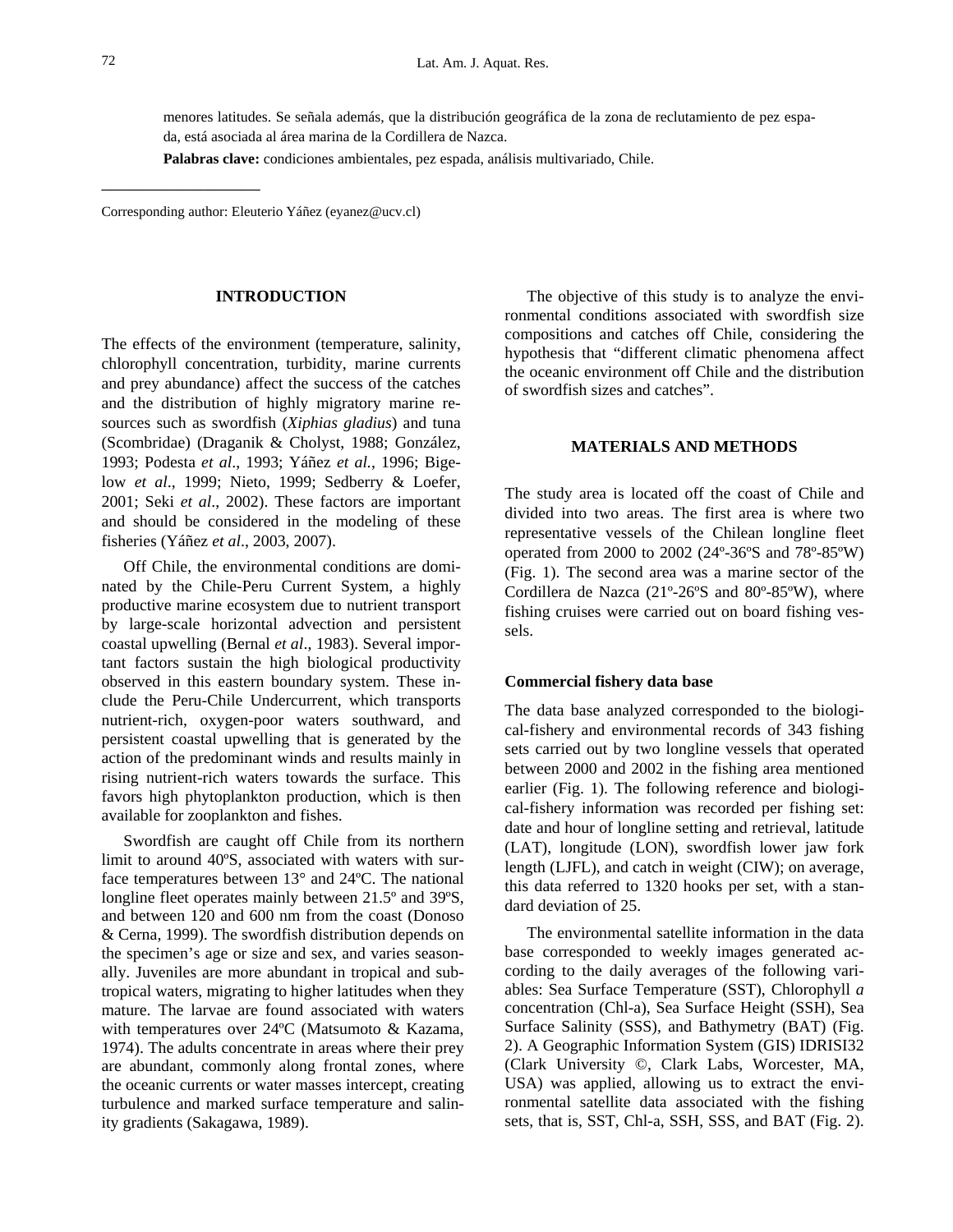

**Figure 1.** Study area and longline sets done by two fishing vessels from 2000 to 2002 (squares) and by seasonal research cruises in 2003 and 2005 (circles). The bathymetric profile is indicated.

**Figura 1.** Zona de estudio y lances de pesca efectuados por dos embarcaciones palangreras durante 2000 y 2002 (cuadrados) y por cruceros de pesca estacionales en 2003 y 2005 (círculos). Se indica además el perfil batimétrico.

The SSS was obtained from the model NCOM (Navy Coastal Ocean Model), which assimilates the data of SSH anomalies from satellite altimetry, SST, and temperature and salinity profiles obtained with a CTD (Kara *et al.,* 2006). The bathymetry was obtained from satellite altimetry (Smith & Sandwell, 1997).

## **Data base from fishing cruises in the Cordillera de Nazca**

This data base corresponded to the biological-fishery and environmental satellite information recorded during 43 fishing sets carried out during fishing cruises in summer and winter 2003 (Yáñez *et al.,* 2004) and autumn and spring 2005 (Yáñez *et al.,* 2006) in the oceanic area associated with Cordillera de Nazca (Fig. 1). The operating protocol followed was the same as that used by the commercial fishing vessels. The reference and biological-fishery information registered per set corresponded to the date, season of the year, time of longline setting and retrieval, LAT, LON, LJFL, and CIW. The data base covered the following environmental satellite variables: SST, Chl-a, SSH, SSS, and BAT (Fig. 2).

#### **Statistical analysis**

Associations between environmental variables and swordfish size compositions and catches off Chile were done using exploratory analysis methods for multivariate data (Escofier & Pages, 1990; Jobson, 1992a, 1992b; Lebart *et al*., 1995) and SPAD software (CISIA-CERESTA©, Montreuil, France). To identify the main associations between the variables responsible for the total variability of the data analyzed, a Principal Component Analysis (PCA) was applied in which the environmental variables (SST, Chl-a, SSS, SSH, BAT) were considered to be active and the reference (LAT, LON) and biological-fishery (LJFL, CIW) variables to be descriptive. Although we only present the results relative to the two first components, the others were also analyzed. A Hierarchical Classification Analysis (HCA) was applied to the first 10 principal components in order to identify homogenous sets of observations. Characterization through the environmental variables was done by dividing the data into two clusters or groups. For this characterization, we selected the most important environmental variables for each group or cluster according to the result of a non-parametric hypothesis test, comparing the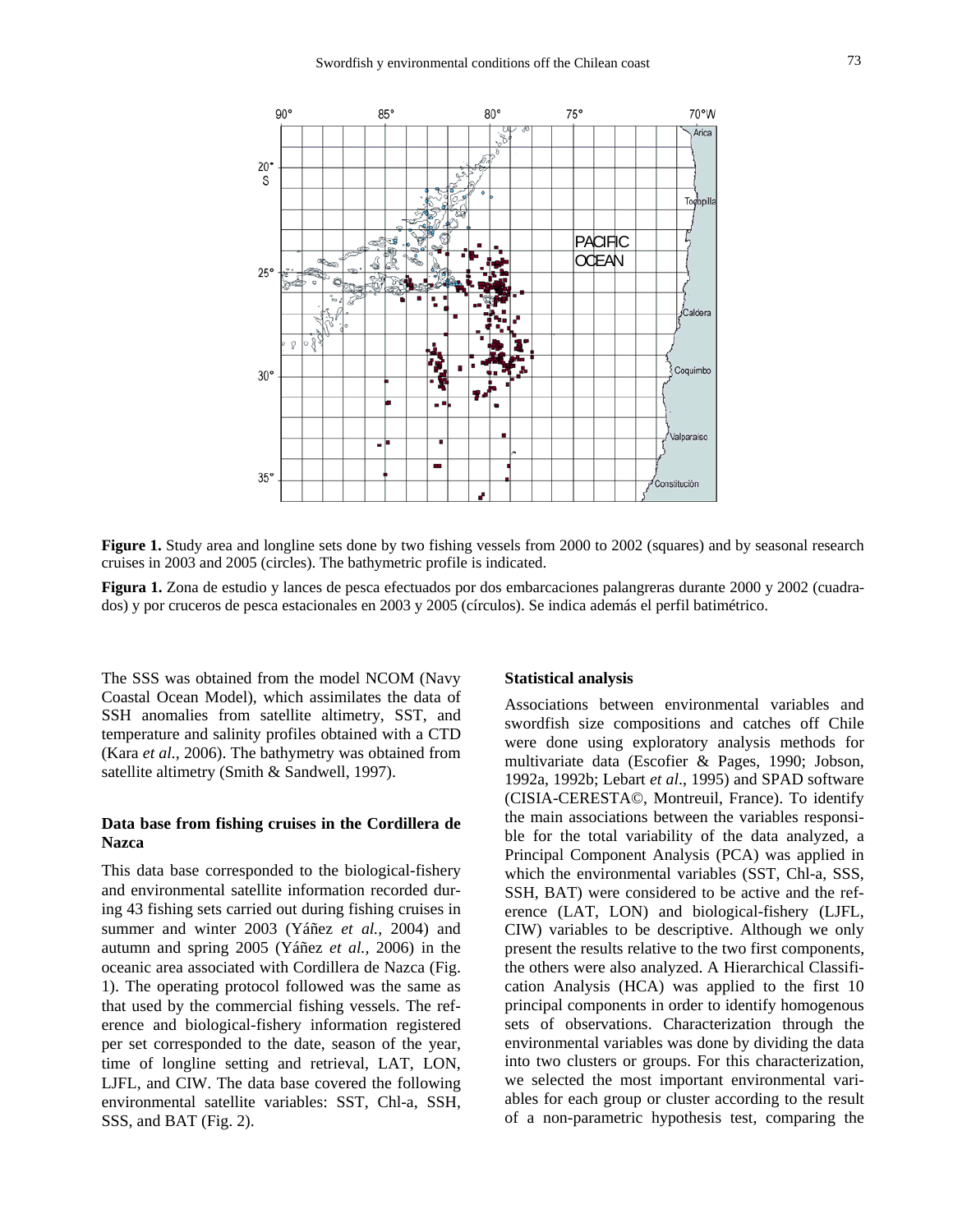



**Figura 2.** Ejemplo de la información satelital ambiental utilizada: a) temperatura superficial del mar, b) clorofila-a, c) altura superficial del mar, d) salinidad superficial del mar y e) batimetría.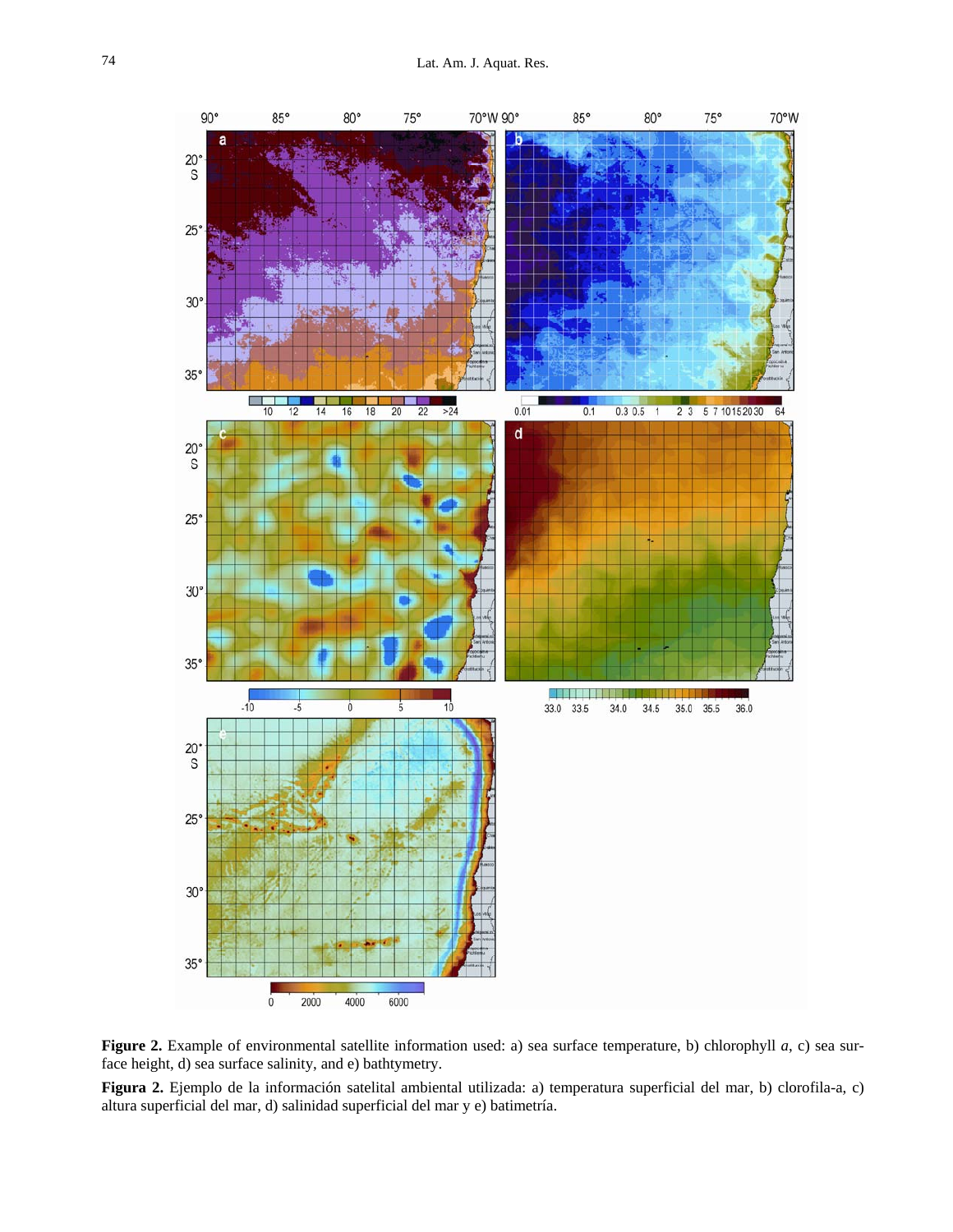average of each environmental variable in the cluster to the average of the total sample (Jobson, 1992a, 1992b; Lebart *et al*., 1995).

#### **RESULTS**

## **Environment–resource relationships in the commercial fishery**

The PCA done for the 343 commercial fishing sets indicates that the two first axes explain 69% of the variance of the data, with the first component contributing 49% (Table 1).

**Table 1.** Eigenvalues and percentage of explanation of the main axes (Commercial fishery data).

**Tabla 1.** Valores propios y porcentaje de explicación de los ejes principales (Datos de pesca commercial).

|   | Axis Eigenvalues | Explained<br>percentage | Accumulated<br>percentage |  |  |
|---|------------------|-------------------------|---------------------------|--|--|
|   | 2.44             | 49                      | 49                        |  |  |
| 2 | 0.99             | 20                      | 69                        |  |  |
| 3 | 0.79             | 16                      | 84                        |  |  |
|   | 0.47             | q                       | 94                        |  |  |
| 5 | 0.31             |                         | 100                       |  |  |

The first axis was highly correlated with the active variables SST (0.83), SSS (0.81), and Chl-a (-0.82) and the descriptive variable LAT (-0.77). The second axis was highly correlated with SSH (0.71), BAT (0.53), and the descriptive variable LON (-0.59) (Table 2).

The results of the HCA indicated the existence of two large groups or clusters that contain 60 and 40% of the data (classes 1 and 2, respectively). The characteristic values of the classes by the continuous active and descriptive variables are presented in Table 3. The results obtained in the characterization of the pelagic environment with the commercial fishing data base indicated the presence of a latitudinal gradient in the environmental variables SST, Chl-a, and salinity. The characterization of the groups obtained from the HCA showed the presence of a first zone (class 1) associated with greater Chl-a values  $(0.15 \text{ mg m}^{-3})$ , lower SST (16.8ºC), lower salinity (34.4), and greater LJFL of swordfish (206 cm), and located at higher latitudes (28.6ºS). The other zone (class 2) was associated with low Chl-a values  $(0.09 \text{ mg m}^{-3})$ , higher SST  $(18.2^{\circ}\text{C})$ , greater salinity (34.7), and individuals with lower **Table 2.** Correlation of active and descriptive variables in the three main axes.

**Tabla 2.** Correlación de las variables activas e ilustrativas en los tres primeros ejes principales.

| Active variables                           |         | Axis 1 Axis 2 Axis 3 |         |
|--------------------------------------------|---------|----------------------|---------|
| <b>SST</b>                                 | 0.83    | $-0.33$              | $-0.07$ |
| Chl-a                                      | $-0.82$ | 0.30                 | $-0.03$ |
| <b>SSH</b>                                 | 0.43    | 0.71                 | $-0.55$ |
| SSS                                        | 0.81    | $-0.04$              | $-0.08$ |
| <b>BAT</b>                                 | 0.48    | 0.53                 | 0.69    |
| Descriptive variables Axis 1 Axis 2 Axis 3 |         |                      |         |
| LAT                                        | $-0.77$ | $-0.03$              | $-0.11$ |
| LON                                        | 0.18    | $-0.59$              | $-0.09$ |
| LJFL                                       | $-0.27$ | 0.1                  | 0.02    |
| CIW                                        | $-0.28$ | 0.16                 | 0       |

LJFL (193 cm), and was found at lower latitudes  $(26°S)$ .

### **Environment–resource relationships during seasonal cruises**

The PCA for the 43 fishing sets from seasonal cruises (summer, autumn, winter, spring) carried out around Cordillera de Nazca indicated that the first factorial axis explained 39% of the variance, whereas the second axis explained 28%. Together, these two axes grouped 67% of the total variability (Table 4).

The first axis was highly correlated with the active variables SST (-0.89) and SSS (-0.85), and the descriptive variable LAT (0.82). The second axis was correlated mainly with the active variables Chl-a (0.78) and BAT (-0.82) (Table 5).

In the HCA, two groups were distinguished by highly differentiated observations. The characteristic values of the classes per variables are presented in Table 6. Class 1 was associated with greater SST values (20.8 $^{\circ}$ C), lower Chl-a (0.08 mg m<sup>-3</sup>), higher SSS (35.2), lower SSH (0.9 cm), lower swordfish LJFL (165 cm), and catches at lower latitudes (22.7ºS). Class 2 was characterized by lower SST values  $(18.4^{\circ}C)$ , greater Chl-a  $(0.1 \text{ mg m}^{-3})$ , lower salinity (34.9), greater SSH (6.3 cm), greater swordfish LJFL (177 cm), and catches at higher latitudes (24.8ºS).

#### **Pelagic ecosystem associated with swordfish**

When integrating and spacializing the results obtained with the multivariate analysis into the GIS, four groups were observed, presenting a typology of the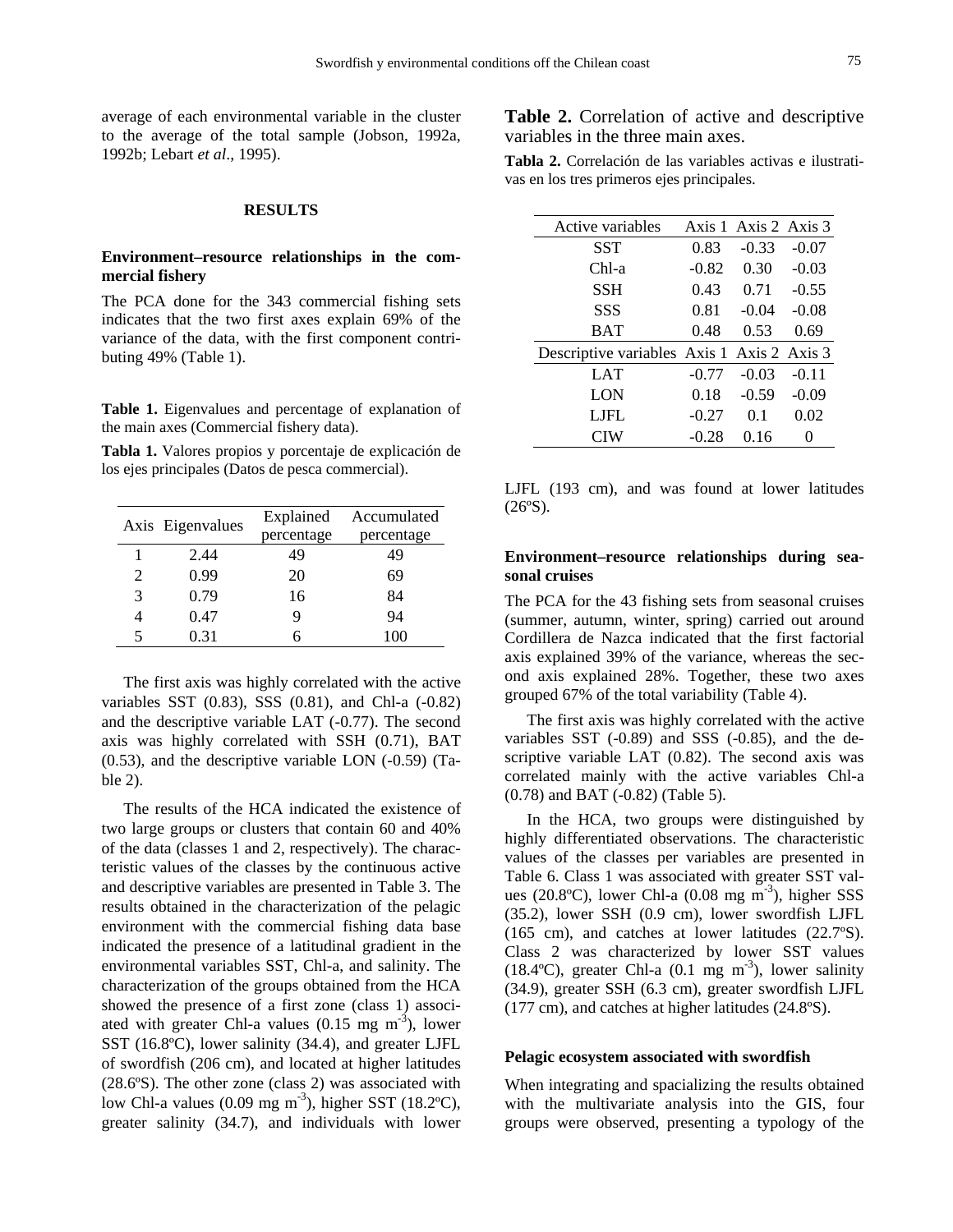**Table 3.** Continuous variables that significantly define the obtained HCA classes, considering a cut of the tree in two, based on commercial fishing data of 2000-2002. SD: standard deviation.

**Tabla 3.** Variables continuas que definen significativamente las clases obtenidas del HCA, considerando un corte del árbol en dos, según los datos de pesca comercial 2000-2002. SD: desviación estándar.

|         |  |                |                       |  | LAT LON LJFL CIW SST Chl-a SSH SSS BAT         |                          |  |
|---------|--|----------------|-----------------------|--|------------------------------------------------|--------------------------|--|
| Class 1 |  |                |                       |  | Mean 28.6 80.0 206 574 16.8 0.15 0.2 34.4 3943 |                          |  |
|         |  |                |                       |  | SD 1.4 1.3 17 339 0.7 0.03 2.3 0.1 115         |                          |  |
| Class 2 |  |                |                       |  | Mean 26.0 80.4 193 437 18.2 0.09 2.1 34.7 4094 |                          |  |
|         |  |                |                       |  | SD 1.0 1.3 20 295 0.5 0.03 2.3 0.1 189         |                          |  |
| General |  | Mean 27.3 80.2 |                       |  | 199 506 17.5 0.12 1.2 34.6 4018                |                          |  |
|         |  |                | SD 1.8 1.3 20 325 0.9 |  |                                                | $0.04$ $2.5$ $0.2$ $174$ |  |

environmental conditions associated with swordfish size compositions and catches in the study area (Figs. 3 and 4).

Spatial variability can be observed in the size compositions and catches, which present a marked latitudinal gradient with lower swordfish LJFL and catches towards the north (Fig. 4). To the south, the LJFL and catches are greater. This latitudinal gradient in size compositions and catches is associated with a specific environmental condition. In fact, the lower LJFL and catches of swordfish are associated with greater SST, greater SSS, and lower Chl-a (Fig. 4). However, the greater length and catches are associated with lower SST, lower SSS, and greater Chl-a values (Fig. 4).

#### **DISCUSSION**

### **Catches and the environment**

The influence of the environmental factors on the swordfish distribution has been the object of diverse studies (Podestá *et al.* 1993; Yáñez *et al.*, 1996; Bigelow *et al.*, 1999; Nieto, 1999; Yáñez *et al.*, 2004, 2006). While the most studied variable has been SST, Podestá *et al.* (1993) explored the relationship between thermal fronts at the ocean surface and the swordfish catch rates in the fishery of the western North Atlantic, using satellite SST to analyze three physical variables: horizontal thermal gradient, distance to the nearest thermal front, and front density. Most of the fishing effort is done along thermal fronts, but the highest catch rates are not clearly explained by the nearness to these. Bigelow *et al.* (1999) analyzed the swordfish catch rates in the North Pacific with additive generalized models, finding a relationship with SST, the thermal gradient, and seasonal variations in the thermal and frontal habitat. The results show that the best catch yields occur in waters with an SST between 14° and 16ºC around the thermal fronts located between 35° and 40ºN. Both studies concluded that these fish concentrate along thermal fronts in response to the aggregations of prey found there more than because of a determined SST.

In the southeastern Pacific, the use of satellite SST began in the Chilean fishery fleet with the SATAL project (Barbieri *et al*., 1987, 1990, 1991). Based on this project, an important biological-fishery and environmental (SST, thermal gradients) data base was generated that allowed the development of diverse scientific works (González, 1993; Yáñez *et al.*, 1996; Nieto, 1999). According to Yáñez *et al.* (1996), swordfish are caught between 14° and 20ºC off Chile, with optimal temperatures that vary seasonally, Nieto (1999) constructed a model of likely fishing zones for the artisanal fishery in central Chile using satellite SST images and thermal gradients. Moreover, she concludes that the swordfish distribution in the study area is related to the SST that varies from 19ºC in March (summer) to 13ºC in August (winter); the greatest catches per unit effort (CPUE) were recorded at SSTs between 15 and 17ºC.

The dominant marine currents constitute another important environmental factor affecting the availability of food for swordfish. Studies indicate that the horizontal distribution of these resources is associated with the presence of mesoscale structures (oceanic upwelling or eddies, current fronts, depression zones) (Brill *et al.,* 1993; Polovina *et al.,* 1999; Seki *et al.,* 2002). The presence of these structures is visualized in the satellite images of SSH and geostrophic currents. The SSH is an indicator of what occurs below the sea surface; for example, how the thermocline moves up and down. When the SSH is positive (above normal), the thermocline is deeper and produces gyres or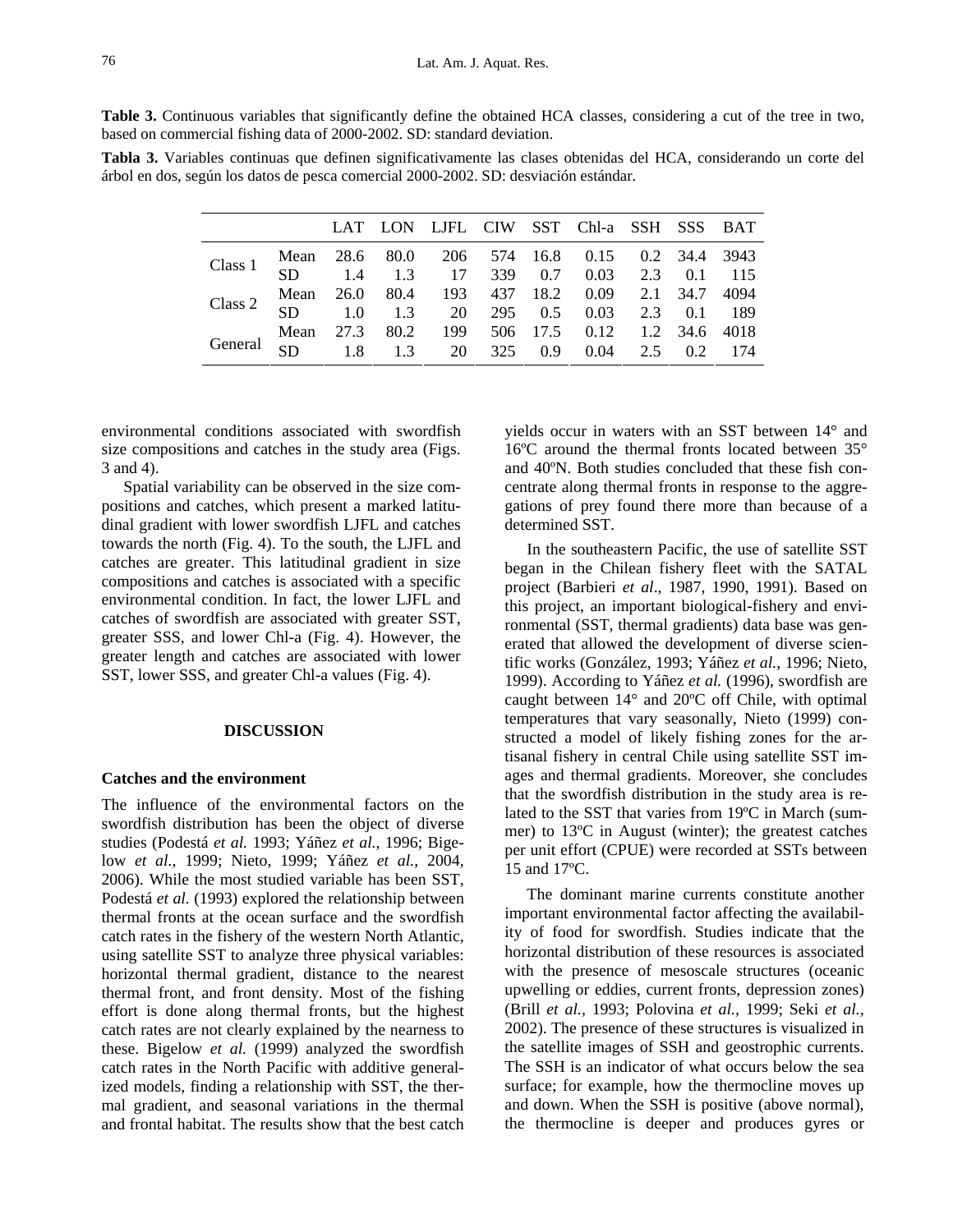**Table 4.** Eigenvalues and degree of explanation of the main axes (Seasonal cruises data).

|   | Axis Eigenvalues |            | Explained Accumulated |  |  |
|---|------------------|------------|-----------------------|--|--|
|   |                  | percentage | percentage            |  |  |
|   | 1.98             | 39         | 39                    |  |  |
| 2 | 1.36             | 28         | 67                    |  |  |
| 3 | 0.72             | 14         | 81                    |  |  |
|   | 0.69             | 13         | 94                    |  |  |
| 5 | 0.25             |            | 100                   |  |  |

**Tabla 4.** Valores propios y porcentaje de explicación de ejes principales (Datos de cruceros estacionales).

**Table 5.** Correlation with the factorial axes of active and descriptive variables.

**Tabla 5.** Correlación con los ejes factoriales de las variables activas e ilustrativas.

| Active variables      |         | Axis 1 Axis 2 Axis 3 |         |  |
|-----------------------|---------|----------------------|---------|--|
| <b>SST</b>            | $-0.89$ | $-0.20$              | $-0.18$ |  |
| $Chl-a$               | 0.23    | 0.78                 | 0.05    |  |
| SSH                   | 0.64    | $-0.22$              | $-0.73$ |  |
| SSS                   | $-0.85$ | 0.22                 | $-0.34$ |  |
| <b>BAT</b>            | 0.04    | 0.82                 | $-0.2$  |  |
| Descriptive variables | Axis 1  | Axis 2 Axis 3        |         |  |
| LAT                   | 0.82    | $-0.28$              | 0.18    |  |
| LON                   | $-0.31$ | $-0.30$              | $-0.36$ |  |
| LJFL                  | 0.30    | 0.08                 | 0.00    |  |
| CIW                   | 0.18    | $-0.36$              | -0.08   |  |

**Table 6.** Average value of active and descriptive variables by class obtained in the hierarchic classification analysis, based on research cruise data from summer, autumn, winter, and spring. SD: standard deviation.

**Tabla 6.** Valor medio de variables activas e ilustrativas por clase obtenidas del análisis de clasificación jerárquica, de acuerdo a los datos de los cruceros de verano, otoño, invierno y primavera. SD: desviación estándar.

|                                                                                                          |                                                                                        |  |  | LAT LON LJFL CIW SST Chl-a SSH SSS BAT |  |  |
|----------------------------------------------------------------------------------------------------------|----------------------------------------------------------------------------------------|--|--|----------------------------------------|--|--|
| Class 1 Mean 22.7 82.8 165 370 20.8 0.08 0.9 35.2 3221<br>SD 1.2 1.2 18 257 0.8 0.02 4.9 0.2 733         |                                                                                        |  |  |                                        |  |  |
|                                                                                                          |                                                                                        |  |  |                                        |  |  |
| Class 2                                                                                                  |                                                                                        |  |  |                                        |  |  |
|                                                                                                          | Mean 24.8 82.0 177 411 18.4 0.1 6.3 34.9 2890<br>SD 1.2 0.5 9 212 0.8 0.02 1.8 0.1 901 |  |  |                                        |  |  |
| General Mean 23.6 82.5 172 389 19.8 0.09 3.2 35.1 3083<br>General SD 1.6 1.0 15 236 1.4 0.02 4.7 0.2 814 |                                                                                        |  |  |                                        |  |  |
|                                                                                                          |                                                                                        |  |  |                                        |  |  |

anticyclonic currents (Seki *et al.,* 2002). On the contrary, when the SSH is negative (below normal), the thermocline is nearer the surface, allowing the development of cyclonic gyres. Therefore, the SSH is very useful for knowing whether the thermocline is shallower or deeper than normal. The thermocline is an important vertical boundary where diverse fish species concentrate.

Recent studies relate the movements of tuna and swordfish, as measured with ultrasound telemetry, to Chl-a and satellite turbidity, showing that these species remain within a narrow range of said parameters (Brill & Lutcavage, 2001), unlike SSTs, which is tolerated in wide ranges. This conclusion is supported by the location of the bluefin tuna school recorded during aerial prospecting trips carried out in 1997 (Lutcavage, 1998). Brill & Lutcavage (2001) concluded that the SST and its gradients themselves are not necessarily good predictors of the movements or aggregations of tuna and swordfish because they are imperceptible to these fish, which routinely withstand vertical temperature gradients of strong magnitudes. Nonetheless, the SST gradients can be predictors of movements and abundance of tuna and swordfish, according to that observed by Fiedler & Bernard (1987) and Bigelow *et al.* (1999), if these reflect an increase in prey abundance.

The results obtained indicate that, for the study area and period, the swordfish specimens were caught in an SST range that varied between 16° and 22ºC, with the greatest catches occurring at the lowest SST, greatest Chl-a, and highest latitudes. Therefore, the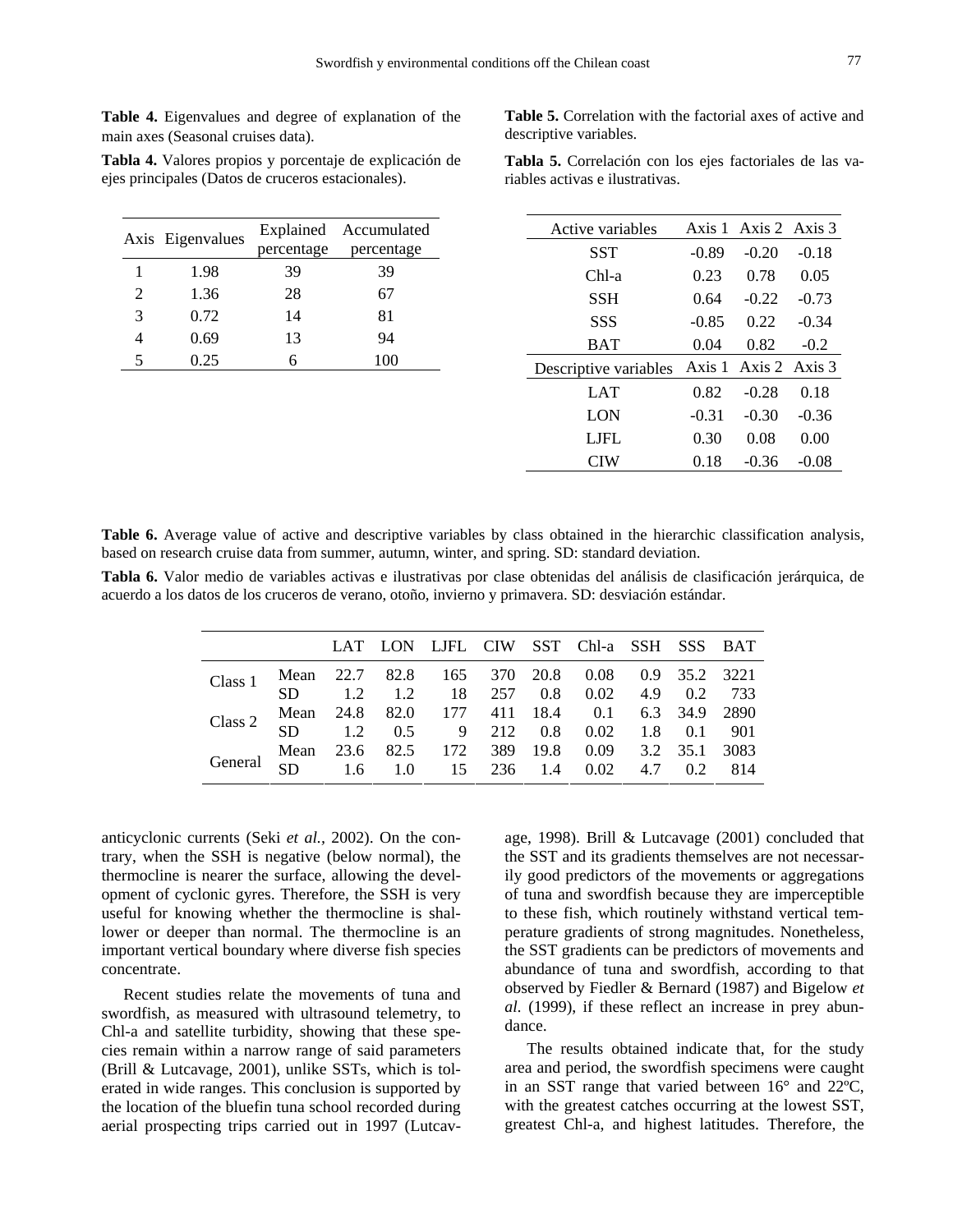

**Figure 3.** Spatial groups of environmental characteristics associated with swordfish catches and size compositions. **Figura 3.** Grupos espaciales de características ambientales asociadas a la estructura de tallas y capturas de pez espada.

greatest catches are associated, more than with a determined SST range, with the presence of an area of growing productivity (thermal front, upwelling) and relatively high prey abundances (Podestá *et al.*, 1993; Olson *et al.*, 1994; Bigelow *et al.*, 1999). This conclusion is also supported by recent studies on bigeye tuna (Bertrand *et al*., 2002) and swordfish (Sedberry & Loefer, 2001), which indicate that the vertical and horizontal distributions of these predators depend more on the distribution of the prey than on the physical and chemical parameters, since these fish have the physiological capacity to follow their prey where the abiotic conditions can not be optimum for the predators (Brill & Lutcavage, 2001). Thus, the relationship between the swordfish distribution and abiotic parameters (SST, SSS, Chl-a concentration) is indirect; the swordfish follow the prey such that the distribution of the former can be related to oceanographic characteristics. In fact, although thermal fronts are rich in food (prey), the total alone is insufficient for explaining the distribution and catchability of these fishes. Swartzman *et al*. (1999) and Bertrand *et al*. (2002) indicate that, along with the number of prey, their distribution type (aggregated or not) is a key parameter. Although abundant, disperse prey availability favors catchability, aggregated prey attracts predators but their catchability decreases as the bait on the hooks must compete with the prey. It thus seems pertinent to focus on their distribution in function of the availability of food. Swordfish feed on pelagic and mesopelagic organisms (mainly mollusks, fish and crustaceans) from 1 to 142 cm in length (Blackburn, 1968; Sund *et al.*, 1981; Chancollon *et al*., 2006).

#### **Catch size composition and the environment**

Spatial and temporal variability was observed in the swordfish catch size composition (DeMartini *et al.,*  2000), revealing a greater percentage of large fish  $(males > 156 cm, females > 172 cm) caught north of$ 35°N, in colder waters at the end of summer and beginning of winter. On the other hand, relatively larger numbers of "small-sized" swordfish (females < 126 cm; males  $< 118$  cm) were caught south of 22 $\degree$ N, in warmer waters located near the Equator. These observations are consistent with several hypotheses of energy migrations and heat conservation in body mus-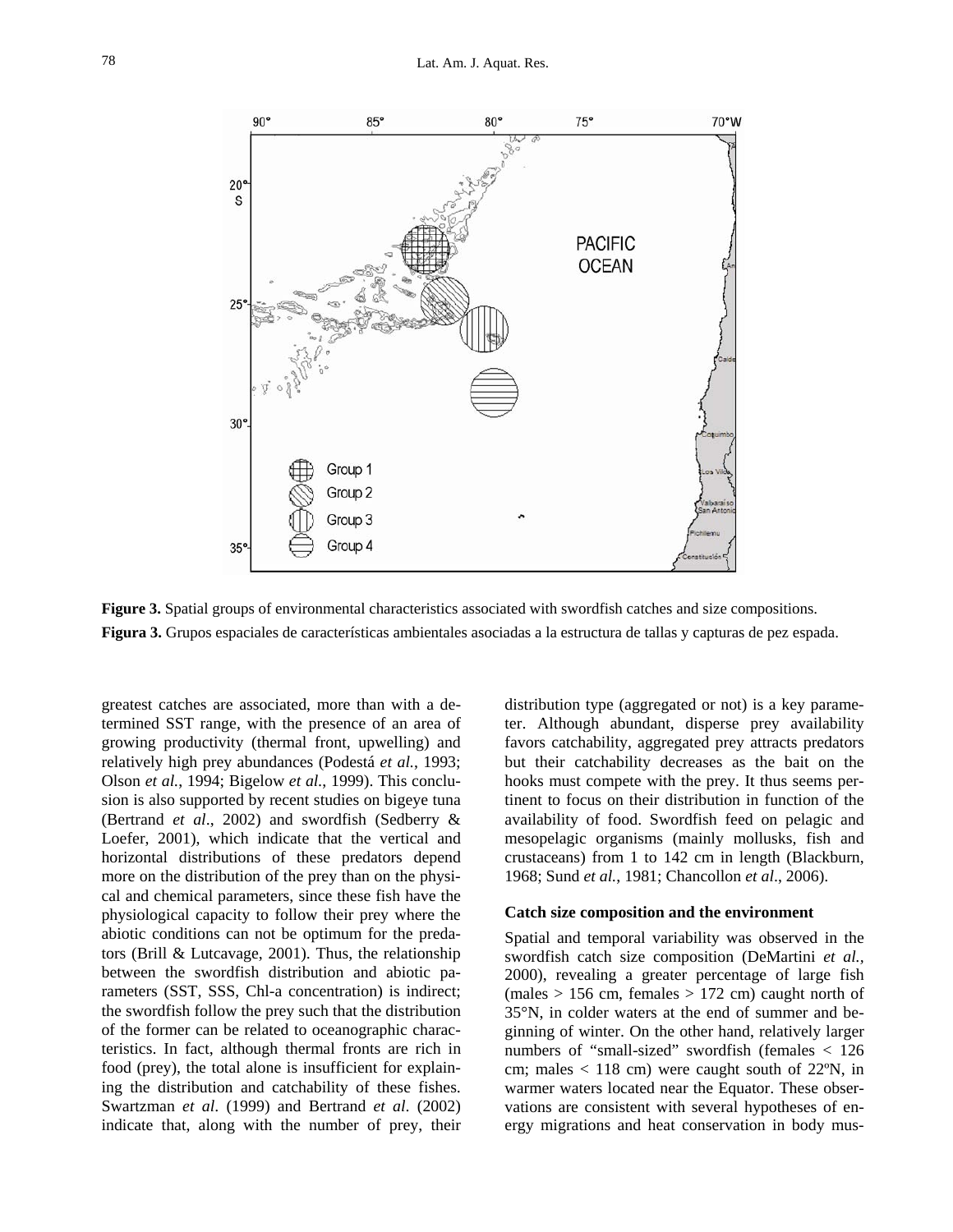

**Figure 4.** Biological-fishery and environmental characteristics associated with four spatial groups. **Figura 4.** Características biológico-pesqueras y ambientales asociadas a los cuatro grupos espaciales.

cles. Latitude has also been observed to have a strong influence on size composition but not on longitude (DeMartini *et al.,* 2000).

Mejuto & García (1998) found that the SST around the fishing area of the Spanish longline fleet in the southeastern Pacific fluctuated between 16° and 21ºC, with peak CPUE values between 19° and 21ºC, verifying the relationship between temperature and average catch weight. The highest average weights were obtained between 16° and 18ºC, whereas the lowest average weights were 60 kg, obtained at 19° and 21ºC.

Our results indicate the existence of a latitudinal gradient in swordfish size composition in which the presence of juvenile specimens is associated with warmer environmental conditions, higher salinity, and lower Chl-a. Moreover, we found that the geographic distribution of the swordfish recruitment zone is associated with Cordillera de Nazca zone and has been described as north of 24°S (Yáñez *et al*., 2004). Finally, if understanding the effects of the physical environment on the behavior of highly migratory fish like tuna (Scombridae) and billfishes (Istiophoridae and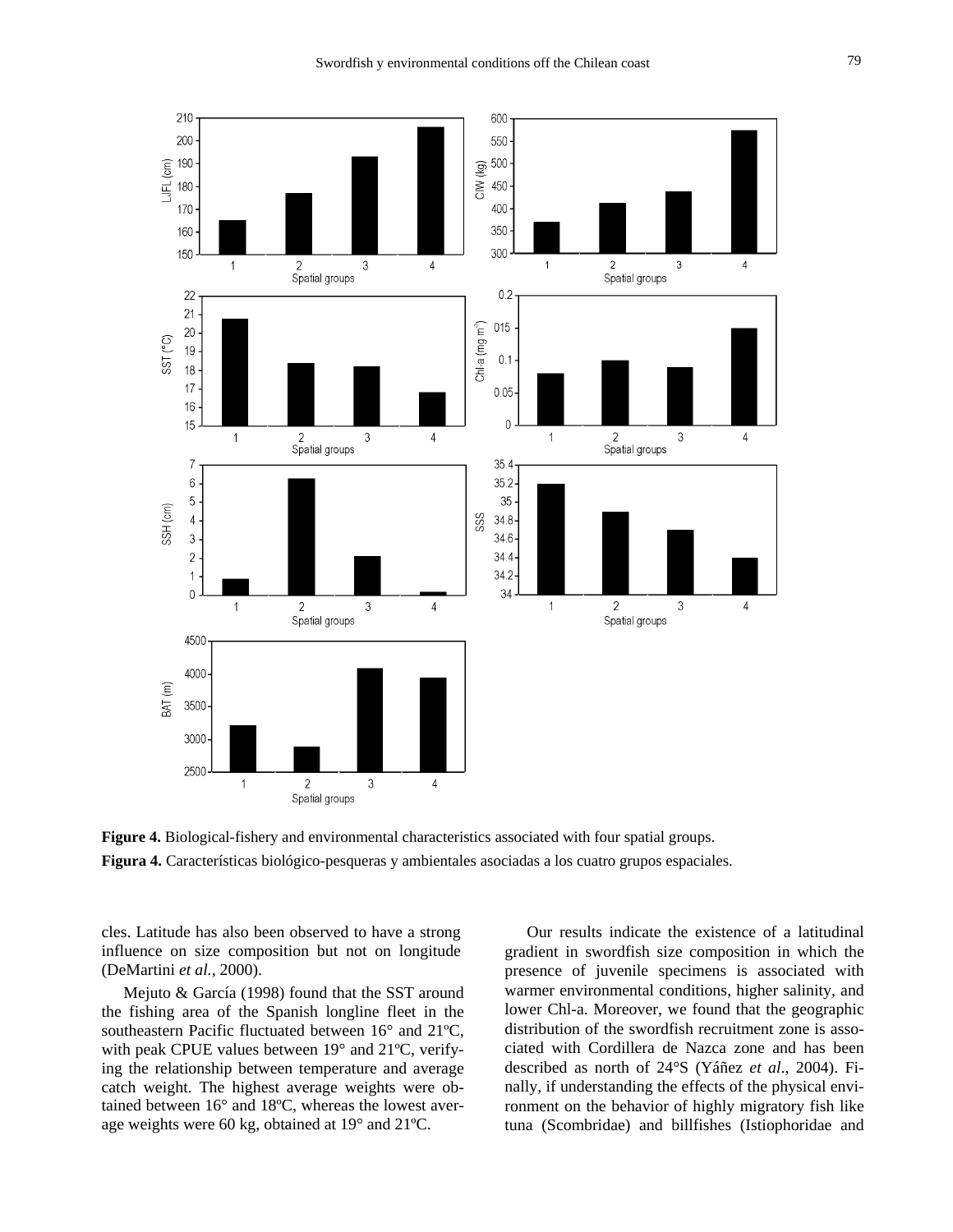Xiphiidae) is critical to robust population evaluations (Brill & Lutcavage, 2001), the influences of the environment on the distribution of fishery resources constitute important factors that should be included in the management models.

## **REFERENCES**

- Barbieri, M.A., F. Naranjo, E. Yáñez, M. Farías, G. Daneri & P. Rojas. 1987. Pesquería artesanal del atún de aleta larga en la zona de Valparaíso y el satélite NOAA. Invest. Mar., Valparaíso, 15: 41-61.
- Barbieri, M.A., E. Yáñez, L. Ortiz & A. González. 1990. La pesquería del pez espada: tendencias y perspectivas. In: M.A. Barbieri (ed.). Perspectiva de la actividad pesquera en Chile. Escuela de Ciencias del Mar, Universidad Católica de Valparaíso, Valparaíso, pp. 195-214.
- Barbieri, M.A., E. Yáñez & M. Farías. 1991. La télédétection et la pêche artisanale du germon et de l'espadon au Chili: un cas de transfert de technologie. In: J.R. Durand, J. Lemoalle & J. Weber (eds.). La recherche face a la pêche artisanale, Symp Int ORSTROM-IFREMER, Montpellier-France, 1989, Paris, ORSTROM, pp. 817-824.
- Bernal, P., F. Robles & O. Rojas. 1983. Variabilidad física y biológica en la región meridional del sistema de corrientes Perú-Chile. FAO Fish. Rep., 291: 683- 711.
- Bertrand, A., F. Bard & E. Josse. 2002. Tuna food habits related to the micronekton distribution in French Polynesia. Mar. Biol., 140: 1023-1037.
- Bigelow, K.A., C.H. Boggs & X. He. 1999. Environmental effects on swordfish and blue shark catch rates in the US North Pacific longline fishery. Fish. Oceanogr., 8: 178-198.
- Blackburn, M. 1968. Micronekton of the eastern tropical Pacific Ocean: family composition, fishes. Bull. Jap. Doc. Fish. Oceanogr., 53(1): 70-77.
- Brill, R.W., D.B. Holts, R.K.C. Chang, S. Sullivan, H. Dewar & F.G. Carey. 1993. Vertical and horizontal movements of striped marlin (*Tetrapturus audax*) near the Hawaiian Islands, determined by ultrasonic telemetry, with simultaneous measurement of oceanic currents. Mar. Biol., 117: 567-574.
- Brill, R. & M. Lutcavage. 2001. Understanding environmental influences on movements and depth distributions of tunas and billfishes can significantly improve population assessments. Am. Fish. Soc. Symp., 25: 179-198.
- Chancollon, O., C. Pusineri & V. Ridoux. 2006. Food and feeding ecology of Northeast Atlantic swordfish (*Xiphias gladius*) off the Bay of Biscay. ICES J. Mar. Sci., 63: 1075-1085.
- DeMartini, E., J. Uchiyama & H. Williams. 2000. Sexual maturity, sex ratio, and size composition of swordfish, *Xiphias gladius*, caught by the Hawaii-based pelagic longline fishery. US Fish. Bull., 98: 489-506.
- Donoso, M. & F. Cerna. 1999. Investigación situación pesquerías pelágicas mayores 1998. Programa de seguimiento del estado de situación de las principales pesquerías nacionales. IFOP-SUBPESCA, 32 pp.
- Draganik, B. & J. Cholyst. 1988. Temperature and moonlight as stimulartors for feeding activity by swordfish. ICCAT SCRS/87/80: 305-314.
- Escofier, B. & J.P. Pages. 1990. Analyses factorielles simples et multiples. Dunod Editeurs, Paris, 267 pp.
- Fiedler, P.C. & H.J. Bernard. 1987. Tuna aggregations and feeding near fronts observed in satellite imagery. Cont. Shelf Res., 7: 871-881.
- González, A. 1993. Distribución espacio-temporal de la pesquería artesanal de pez espada (*Xiphias gladius*) desarrollada por la flota artesanal de Valparaíso y variaciones ambientales entre 1987-1991. Tesis de Ingeniería Pesquera, Universidad Católica de Valparaíso, Valparaíso, 94 pp.
- Jobson, J.B. 1992a. Applied multivariate data analysis, Vol 1. Regression and experimental design. Springer-Verlag, New York, 621 pp.
- Jobson, J.B. 1992b. Applied multivariate data analysis, Vol 2. Categorical and multivariate methods. Springer-Verlag, New York, 731 pp.
- Kara, A.B., C.N. Barron, P.J. Martin, L.F. Smedstad & R.C. Rhodes. 2006. Validation of interannual simulations from the 1/8° Global Navy Coastal Ocean Model (NCOM). Ocean Model., 11(3-4): 376-398.
- Lebart, L., A. Morineau & M. Piron. 1995. Statistique exploratoire multidimensionelle. Dunod Editeurs, Paris, 439 pp.
- Lutcavage, M. 1998. Aerial survey of school bluefin tuna off the Virginia coast, July 1997. Report to the National Marine Fisheries Service, Cooperative Agreement NA77FM0533. (Available from the author, Edgerton Research Laboratory, New England Aquarium, Central Wharf, Boston, Massachusetts 02110, USA).
- Matsumoto, W.M. & T. K. Kazama. 1974. Occurrence of young billfishes in the central Pacific Ocean. In: R.S. Shomura & F Williams (eds.). Proceedings of the International Billfish Symposium, Kailua-Kona, Hawaii, 9-12 August 1972, Pt. 2. NOAA Tech. Rep. NMFS SSRF, 675(2): 238-251.
- Mejuto, J. & B. García. 1998. Sumario sobre la información científico-técnica disponible sobre la flota comunitaria de palangre de superficie dirigida al pez espada (*Xiphias gladius*) en el Pacífico SE y posibles